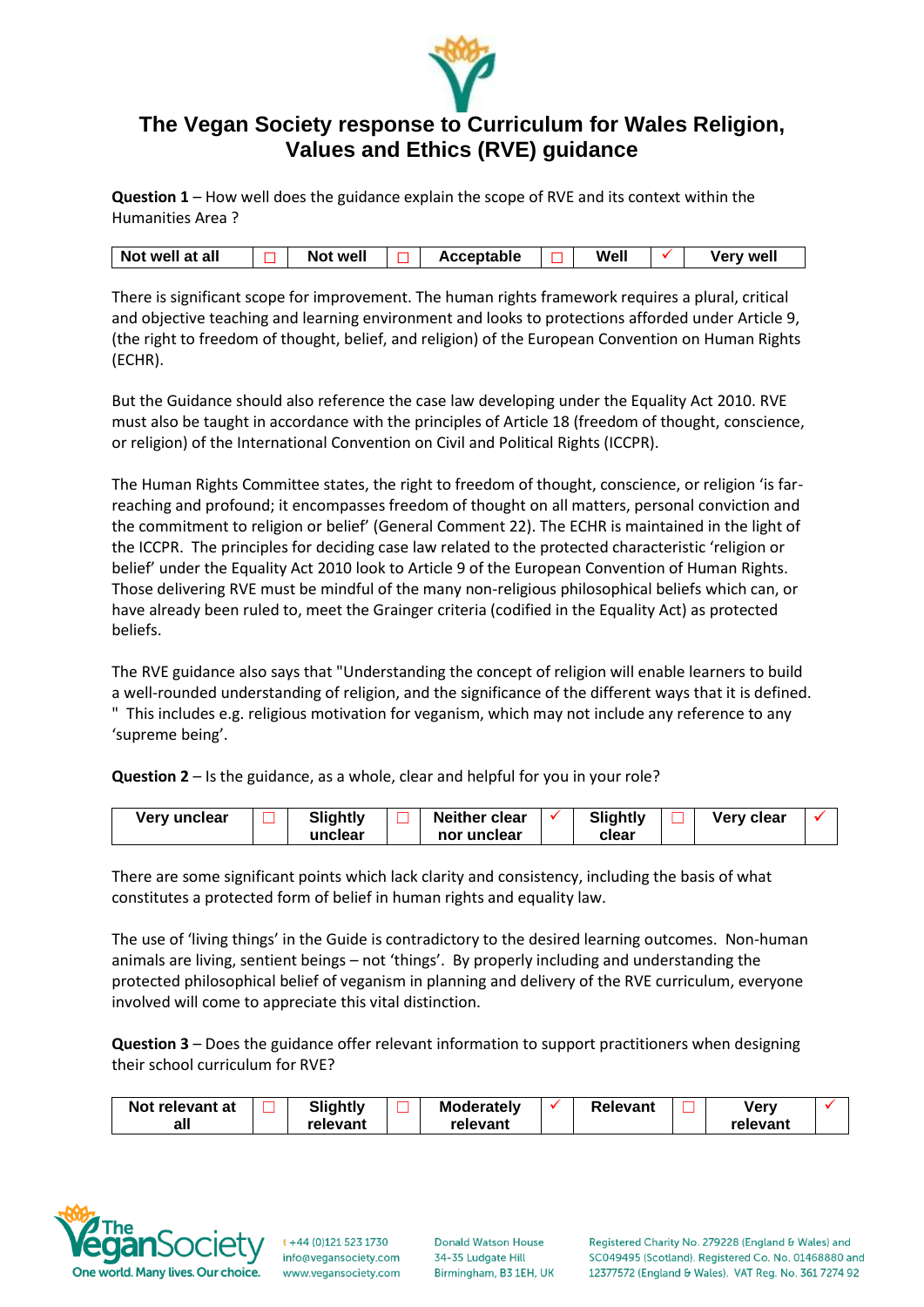

The Guidance does not ground the importance of RVE in the origin of the primacy of the human right to freedom of religion or belief. The principle entrenched in the International Convention on Civil and Political Rights (ICCPR) that Article 18 protects 'theistic, non-theistic and atheistic beliefs, as well as the right not to profess any religion or belief.'

It could help practitioners to understand the view of the Human Rights Committee that '[t]he terms "belief" and "religion" are to be broadly construed. Article 18 is not limited in its application to traditional religions or to religions and beliefs with institutional characteristics or practices analogous to those of traditional religions. The Committee therefore views with concern any tendency to discriminate against any religion or belief for any reason, including the fact that they are newly established…'

These include relevant foundational principles are needed in the Guidance to support practitioners when designing their school curriculum for RVE.

**Question 4** – Thinking about each section of the guidance, do you feel there are:

- any gaps in information? If so, what should be added?
- any sections that are particularly helpful? If so, in what way are they helpful and to whom?
- 1. The Introduction:

The Introduction could be more explicit that the case law of the European Court of Human Rights (ECtHR) highlights that the teaching and learning environment should be critical, plural and objective. Also, it should be explicit that under A2P1 "the state shall respect the right of parents to ensure such education and teaching is in conformity with their own religious and philosophical convictions".

## 2. Law:

The meaning of non-religious philosophical convictions should be that of the European Court of Human Rights (ECtHR). The five-stage test applied under British equality law (Grainger) is drawn from the case law of the ECtHR. Since the development of British equality law aligns with the liberal approach of the ECtHR it is important that this limitation to the meaning of 'non-religious philosophical convictions' is removed. Including the case outcomes under British equality law would support the development of a curriculum that 'reflects the fact that a range of non-religious philosophical convictions are held in Wales'. However, it must be pointed out that to comply with A2P1, state respect for a critical and plural teaching and learning environment imposes a requirement to look more broadly to emerging secular positions as well. Not all those with potentially qualifying beliefs will be heard in court.

## 3. Purpose:

The Guidance contains various references to connections and relationships with the 'natural world'. However, it does not adequately explain an important element of teaching RVE which is the need for citizens to deal with prejudice and oppression. We have an ethical create a more just and antioppressive society not only for human beings but for all living beings.



 $t + 44 (0)121 523 1730$ info@vegansociety.com www.vegansociety.com **Donald Watson House** 34-35 Ludgate Hill Birmingham, B3 1EH, UK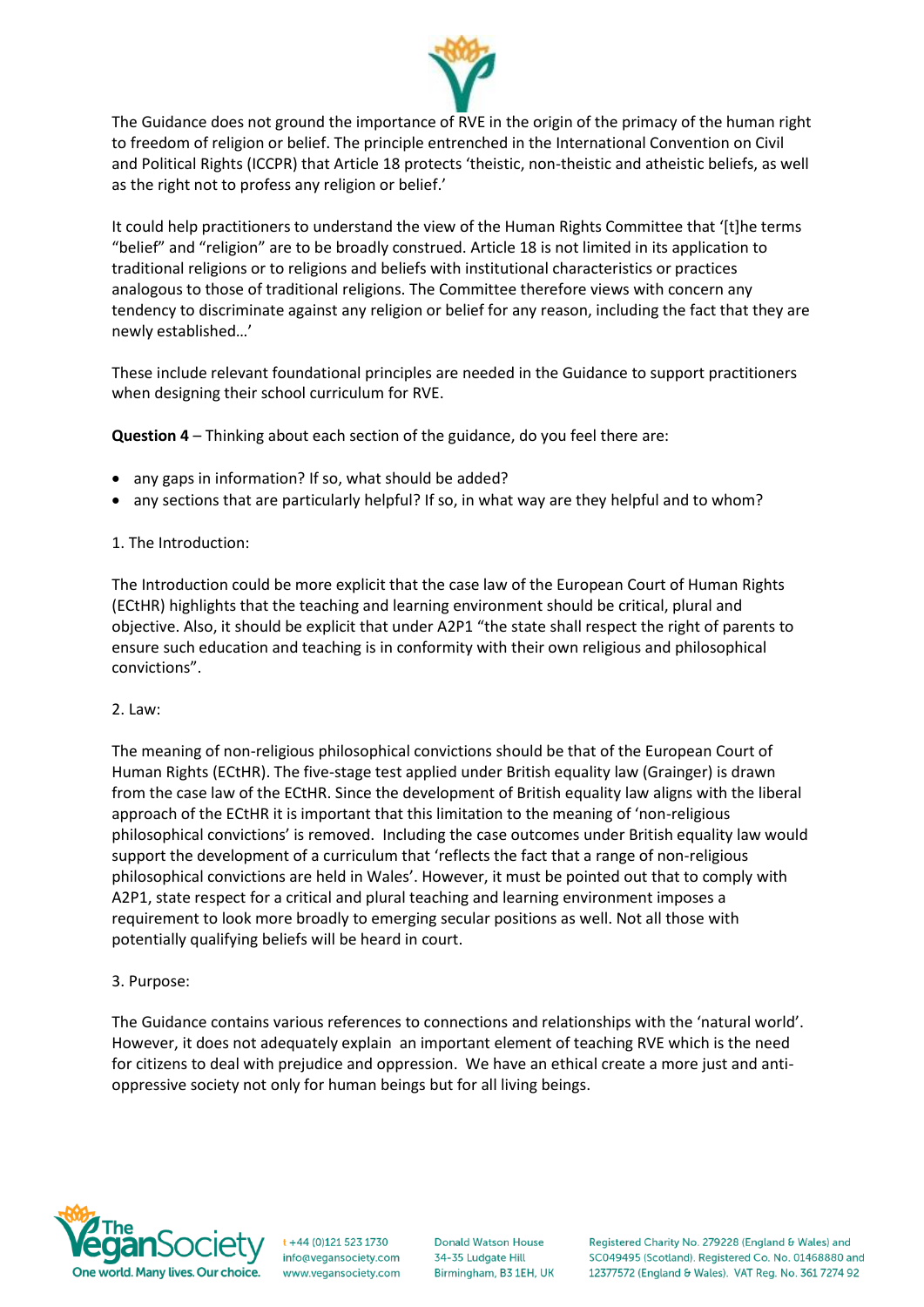

### 4. Spiritual development

In this section 'connection to self in relation to others' is distinct from 'connection to the wider or natural world'. This section on spiritual development should consider self and otherness IN the context of the wider natural world to address the anthropocentric privilege inherent to some beliefs. This is important given that veganism is a protected as a non-religious philosophical belief. Our human spiritual development in relation specifically to non-human animals is very important for many young people & adults.

## 5. Curriculum development

This section refers to prejudice once and it is the only reference to prejudice in the entire guidance. Eradicating prejudice and oppresion is a vital, fundamental value of RVE in education. Eliminating prejudice and oppression should feature in all sections of the Guidance.

Also, the Guidance needs to be explicit about the distinctions between individual prejudice and systemic oppression. If an individual is prejudiced against another individual, they can cause harm. However, if their prejudices are back up by systemic and institutional power, that harm can be greatly magnified. This is starkly illustrated by the systemic power which humans wield over nonhuman animals – especially those animals not granted the special designation of 'pet or companion animal', but relegated to the classes of 'livestock, pests or wild animals'. Our current human supremacy towards non-human animals is killing young, and maiming, billions (sic) of non-human animals each year

This section of the Guidance does not ask practitioners to reflect on how their own learning, experience and beliefs impact on their delivery of RVE. The Guidance for teaching RVE inappropriately refers to 'living things' multiple times. In an example learning journey, the guide states that '[t]his journey is also about responsibilities and interconnectedness. At the early stages of their learning journey, learners begin to be aware of connections between their own lives and the lives of other people, the natural world and living things.'

In curriculum design, more appropriate vocabulary with which to discuss responsibility and interconnections would be 'living beings', 'sentient beings', and 'other life forms'. This is particularly significant and important given the human concern for other forms of life, the protected status of veganism, the rights of parents to a teaching and learning environment that is respectful of their moral values, and the likelihood that vegan pupils will study RVE.

**Question 5** – Does the guidance offer all practitioners sufficient support for their planning and teaching of RVE?

| <b>Insufficient</b> |  | Somewhat<br><b>insufficient</b> |  | <b>Neither</b><br>insufficient<br>nor sufficient |  | Somewhat<br>sufficient |  | <b>Sufficient</b> |  |
|---------------------|--|---------------------------------|--|--------------------------------------------------|--|------------------------|--|-------------------|--|
|---------------------|--|---------------------------------|--|--------------------------------------------------|--|------------------------|--|-------------------|--|

The Guidance does not explain that practitioners need to be self-reflexive and reflective in discharging their responsibility about RVE to young people. There is a need to acknowledge and dismantle unconscious, unintentional and inadvertent bias, and particularly, entrenched dominant opinions. This is critical to enable learners to identify opportunities where appropriate moral action is needed in their communities, Wales and the wider world.



 $t + 44 (0)121 523 1730$ info@vegansociety.com www.vegansociety.com **Donald Watson House** 34-35 Ludgate Hill Birmingham, B3 1EH, UK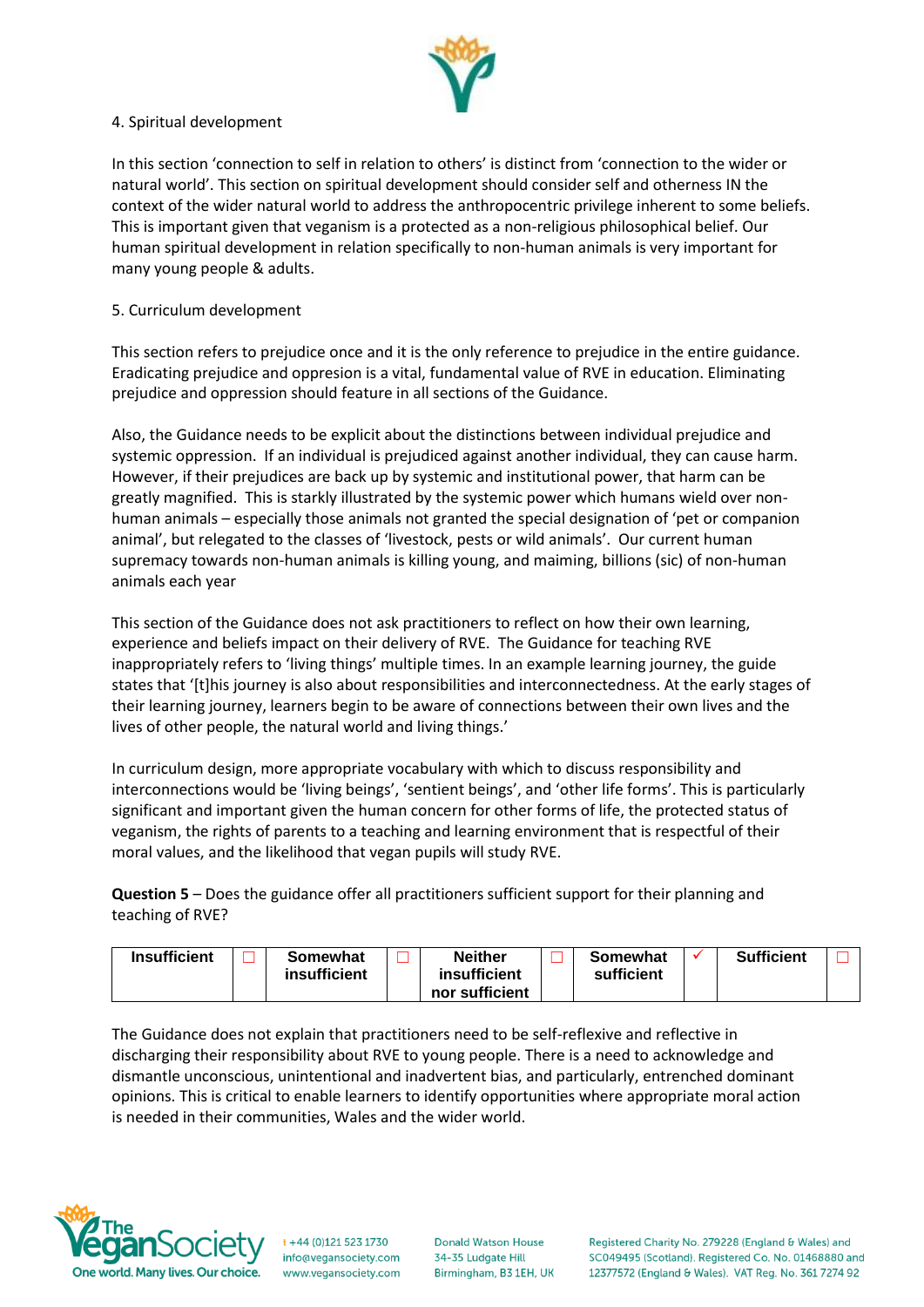

**Question 6** – Is additional support (e.g. professional learning and resources) needed to ensure the successful implementation of this guidance?

| $ -$<br>$\sim$<br>. |  |  |  |  | --- |  |
|---------------------|--|--|--|--|-----|--|
|---------------------|--|--|--|--|-----|--|

A nuanced, accurate understanding of belief systems which we do not ourselves hold, profess or follow, requires extensive study with and guidance from the communities of those who do. For example, The Vegan Society, and Vegan Inclusive Education can provide such information about veganism.

**Question 7** – This question is aimed at local authorities and Standing Advisory Councils for religious education (SACs).

Is the guidance a helpful document for developing agreed syllabus conferences?

N/A

**Question 8** – We would like to know your views on the effects that the RVE guidance would have on the Welsh language, specifically on:

- i) opportunities for people to use Welsh
- ii) treating the Welsh language no less favourably than the English language.

What effects do you think there would be? How could positive effects be increased, or negative effects be mitigated?

#### **Supporting comments**

There are many belief systems where nuanced resources by practitioners of these beliefs are not yet available written in or translated into Welsh.

**Question 9** – Please also explain how you believe the RVE guidance could be formulated or changed so as to have:

- i) positive effects or increased positive effects on opportunities for people to use the Welsh language and on treating the Welsh language no less favourably than the English language
- ii) no adverse effects on opportunities for people to use the Welsh language and on treating the Welsh language no less favourably than the English language.

No comment

**Question 10** – We have asked a number of specific questions. If you have any related issues which we have not specifically addressed, please use this space to report them.



 $t + 44 (0)121 523 1730$ info@vegansociety.com www.vegansociety.com **Donald Watson House** 34-35 Ludgate Hill Birmingham, B3 1EH, UK